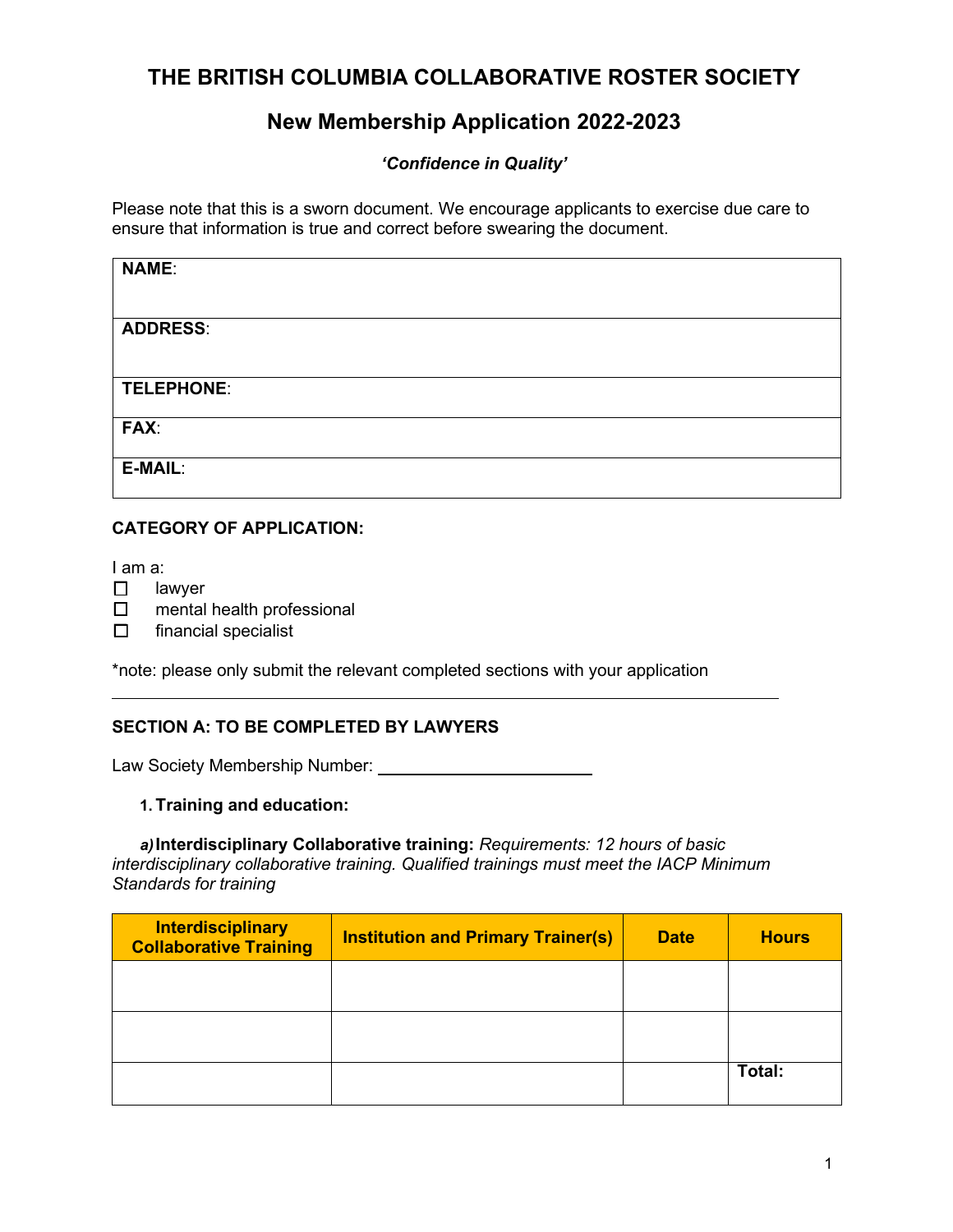*b)* **Training in client centered, facilitative conflict resolution (mediation training –**  interest based, narrative or transformative mediation). *Requirements: at least 30 hours of training*

| <b>Training</b> | <b>Institution and Primary</b><br><b>Trainer(s)</b> | <b>Date</b> | <b>Hours</b> |
|-----------------|-----------------------------------------------------|-------------|--------------|
|                 |                                                     |             |              |
|                 |                                                     |             |              |
|                 |                                                     |             |              |
|                 |                                                     |             |              |
|                 |                                                     |             |              |
|                 |                                                     |             |              |
|                 |                                                     |             |              |
|                 |                                                     |             |              |
|                 |                                                     |             |              |
|                 |                                                     |             |              |
|                 |                                                     |             | Total:       |
|                 |                                                     |             |              |

*c)* **Family violence training**, including training on identifying, assessing, and managing family violence and power dynamics in relation to dispute resolution processes design, provided by the Justice Institute of British Columbia, by the Continuing Legal Education Society of British Columbia or by any other training provider that is recognized as providing high quality training in that field ("Domestic Violence Training"). *Requirement: at least 14 hours*

| <b>Training</b> | <b>Institution and Primary</b><br><b>Trainer(s)</b> | <b>Date</b> | <b>Hours</b> |
|-----------------|-----------------------------------------------------|-------------|--------------|
|                 |                                                     |             |              |
|                 |                                                     |             |              |
|                 |                                                     |             |              |
|                 |                                                     |             |              |
|                 |                                                     |             | Total:       |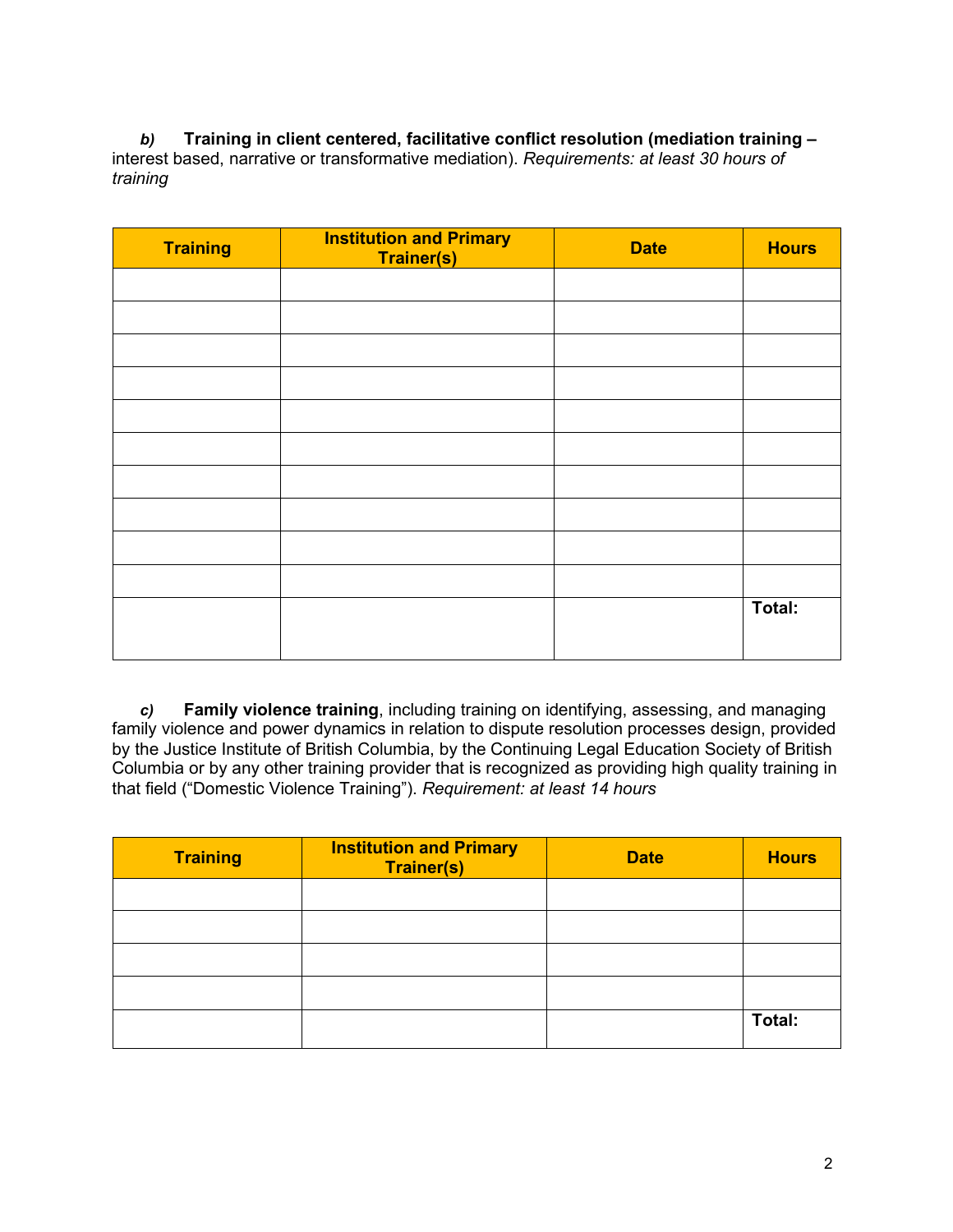*d)* **Further training or education** *(Requirements: at least 15 hours of training in the following specified areas: interest-based negotiation training, communication skills training, family dynamics, the impact of separation and divorce on children and families, further collaborative training, advanced mediation skills or further interdisciplinary collaborative training).*

| <b>Training</b> | <b>Institution and Primary</b><br><b>Trainer(s)</b> | <b>Date</b> | <b>Hours</b>        |
|-----------------|-----------------------------------------------------|-------------|---------------------|
|                 |                                                     |             |                     |
|                 |                                                     |             |                     |
|                 |                                                     |             |                     |
|                 |                                                     |             |                     |
|                 |                                                     |             |                     |
|                 |                                                     |             |                     |
|                 |                                                     |             |                     |
|                 |                                                     |             |                     |
|                 |                                                     |             |                     |
|                 |                                                     |             |                     |
|                 |                                                     |             | <b>Total Hours:</b> |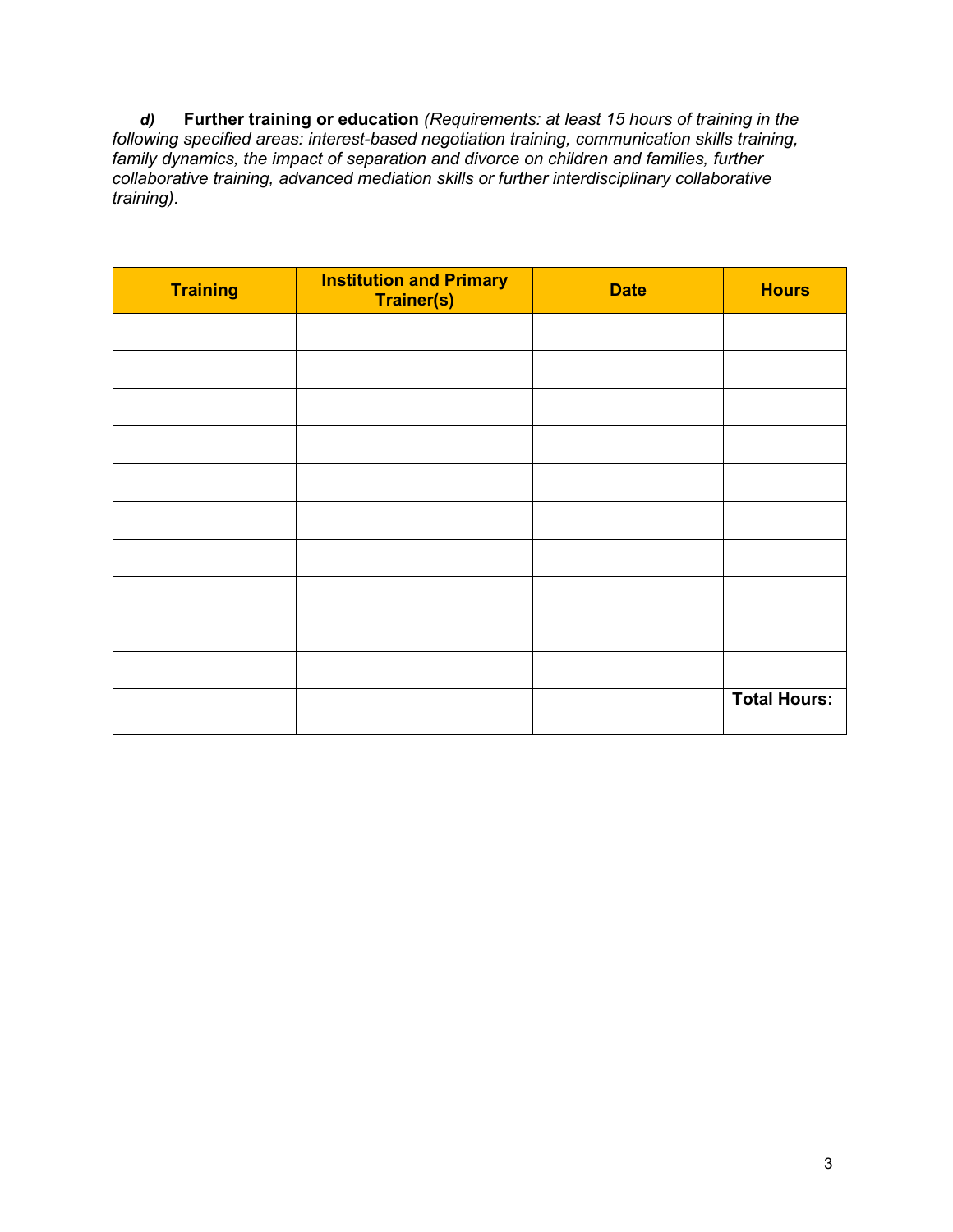### **SECTION B: TO BE COMPLETED BY MENTAL HEALTH PROFESSIONALS**

Regulatory Body:

Registration Number: University of the Contract of the Contract of the Contract of the Contract of the Contract of the Contract of the Contract of the Contract of the Contract of the Contract of the Contract of the Contrac

#### **1. Training and Education:**

*a)***Interdisciplinary Collaborative training:** *Requirements: 12 hours of basic interdisciplinary collaborative training. Qualified trainings must meet the IACP Minimum Standards for training*

| Interdisciplinary<br><b>Collaborative</b><br><b>Training</b> | <b>Institution and Primary</b><br>Trainer(s) | <b>Date</b> | <b>Hours</b> |
|--------------------------------------------------------------|----------------------------------------------|-------------|--------------|
|                                                              |                                              |             |              |
|                                                              |                                              |             |              |
|                                                              |                                              |             |              |
|                                                              |                                              |             |              |
|                                                              |                                              |             | Total:       |
|                                                              |                                              |             |              |

*b)* **Training in client centered, facilitative conflict resolution (mediation training)**  (interest based, narrative or transformative mediation). *Requirements: at least 30 hours of training*

| <b>Training</b> | <b>Institution and</b><br><b>Primary Trainer(s)</b> | <b>Date</b> | <b>Hours</b> |
|-----------------|-----------------------------------------------------|-------------|--------------|
|                 |                                                     |             |              |
|                 |                                                     |             |              |
|                 |                                                     |             |              |
|                 |                                                     |             |              |
|                 |                                                     |             |              |
|                 |                                                     |             |              |
|                 |                                                     |             |              |
|                 |                                                     |             | Total:       |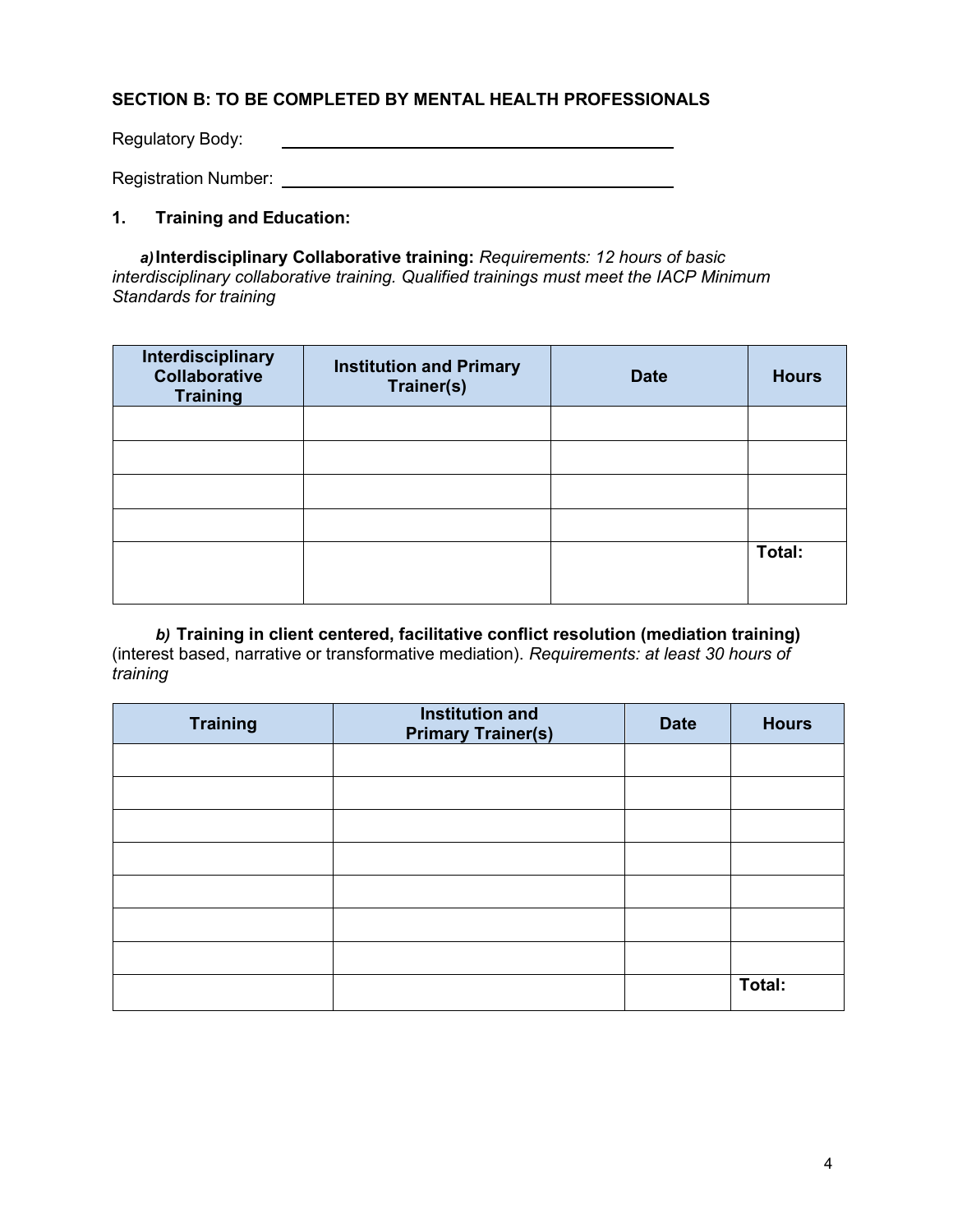*c)* **Family violence training/professional experience**, including training on identifying, assessing, and managing family violence and power dynamics in relation to dispute resolution processes design, provided by the Justice Institute of British Columbia, by the Continuing Legal Education Society of British Columbia or by any other training/education provider that is recognized as providing high quality training in that field ("Domestic Violence Training") or equivalent professional experience, to be obtained within 24 months of acceptance of this application. *Requirement: at least 14 hours*

| <b>Training</b> | <b>Institution and Primary</b><br>Trainer(s) | <b>Date</b> | <b>Hours</b> |
|-----------------|----------------------------------------------|-------------|--------------|
|                 |                                              |             |              |
|                 |                                              |             |              |
|                 |                                              |             |              |
|                 |                                              |             |              |
|                 |                                              |             | Total:       |

*d)* **Further training or education** *(Requirements: at least 15 hours of training in the following specified areas: interest-based negotiation training, communication skills training,*  family dynamics, advanced mediation skills or further interdisciplinary collaborative training).

| <b>Training</b> | <b>Institution and Primary</b><br>Trainer(s) | <b>Date</b> | <b>Hours</b> |
|-----------------|----------------------------------------------|-------------|--------------|
|                 |                                              |             |              |
|                 |                                              |             |              |
|                 |                                              |             |              |
|                 |                                              |             |              |
|                 |                                              |             | Total:       |
|                 |                                              |             |              |

*e)***Basic family law** *(Requirements: at least 3 hours of training aimed at giving the mental health professional a basic understanding of the law in British Columbia as it pertains to families).*

| <b>Institution and Primary</b><br>Trainer(s) | <b>Date</b> | <b>Hours</b> |
|----------------------------------------------|-------------|--------------|
|                                              |             |              |
|                                              |             |              |
|                                              |             |              |
|                                              |             |              |
|                                              |             | Total:       |
|                                              |             |              |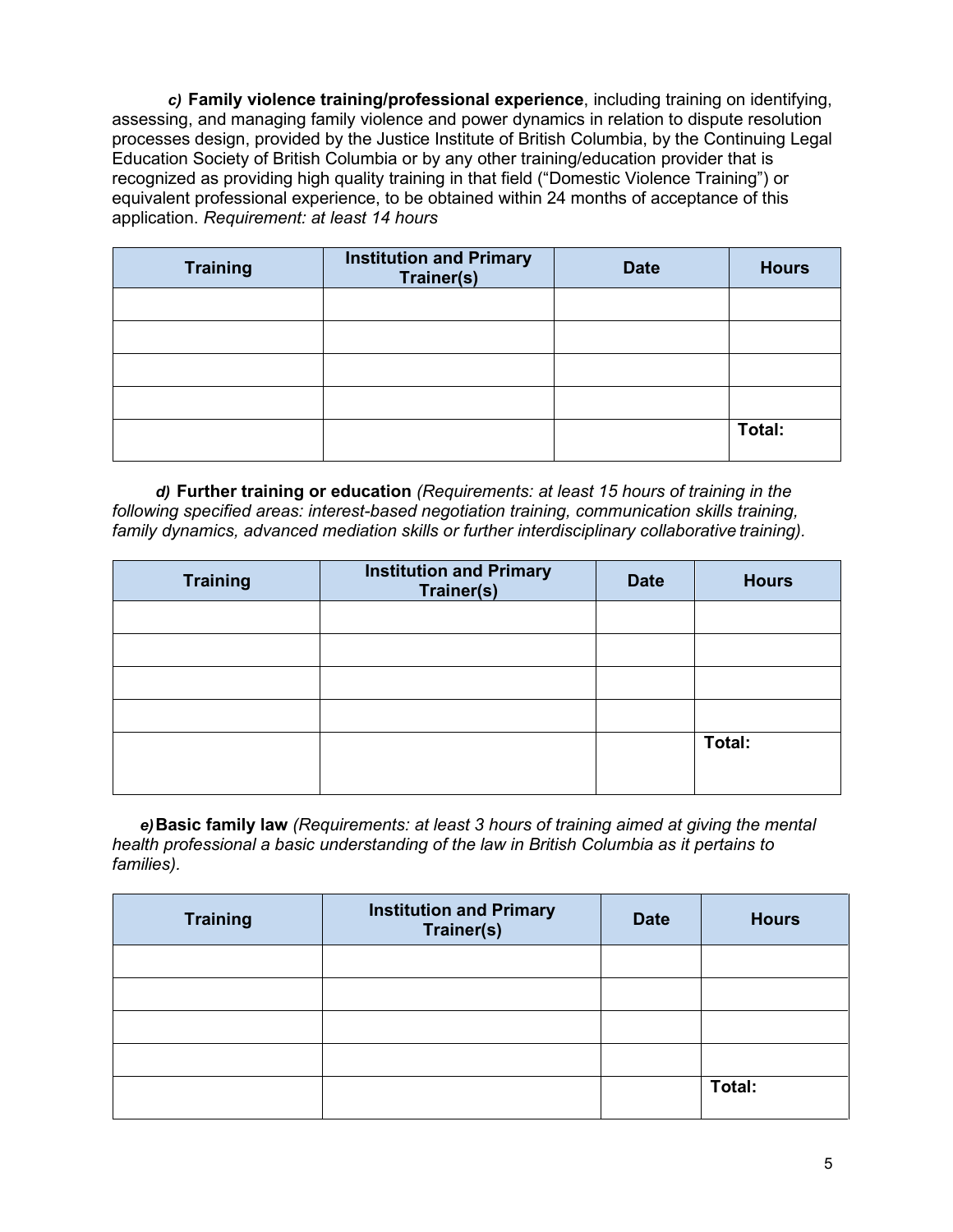## **SECTION C: TO BE COMPLETED BY FINANCIAL SPECIALISTS**

Regulatory Body:

Professional Designation: University of the Charles of the Charles of the Charles of the Charles of the Charles of the Charles of the Charles of the Charles of the Charles of the Charles of the Charles of the Charles of th

Membership Number (if applicable):

### **1. Training and education:**

*a)***Interdisciplinary Collaborative training:** *Requirements: 12 hours of basic interdisciplinary collaborative training. Qualified trainings must meet the IACP Minimum Standards for training*

| Interdisciplinary<br><b>Collaborative Training</b> | <b>Institution and Primary</b><br><b>Trainer(s)</b> | <b>Date</b> | <b>Hours</b> |
|----------------------------------------------------|-----------------------------------------------------|-------------|--------------|
|                                                    |                                                     |             |              |
|                                                    |                                                     |             |              |
|                                                    |                                                     |             |              |
|                                                    |                                                     |             |              |
|                                                    |                                                     |             | Total:       |

*b)* **Training in client centered, facilitative conflict resolution (mediation training**– interest based, narrative or transformative mediation). *Requirements: at least 30 hours of training*

| <b>Training</b> | <b>Institution and Primary</b><br>Trainer(s) | <b>Date</b> | <b>Hours</b> |
|-----------------|----------------------------------------------|-------------|--------------|
|                 |                                              |             |              |
|                 |                                              |             |              |
|                 |                                              |             |              |
|                 |                                              |             |              |
|                 |                                              |             |              |
|                 |                                              |             |              |
|                 |                                              |             | Total:       |
|                 |                                              |             |              |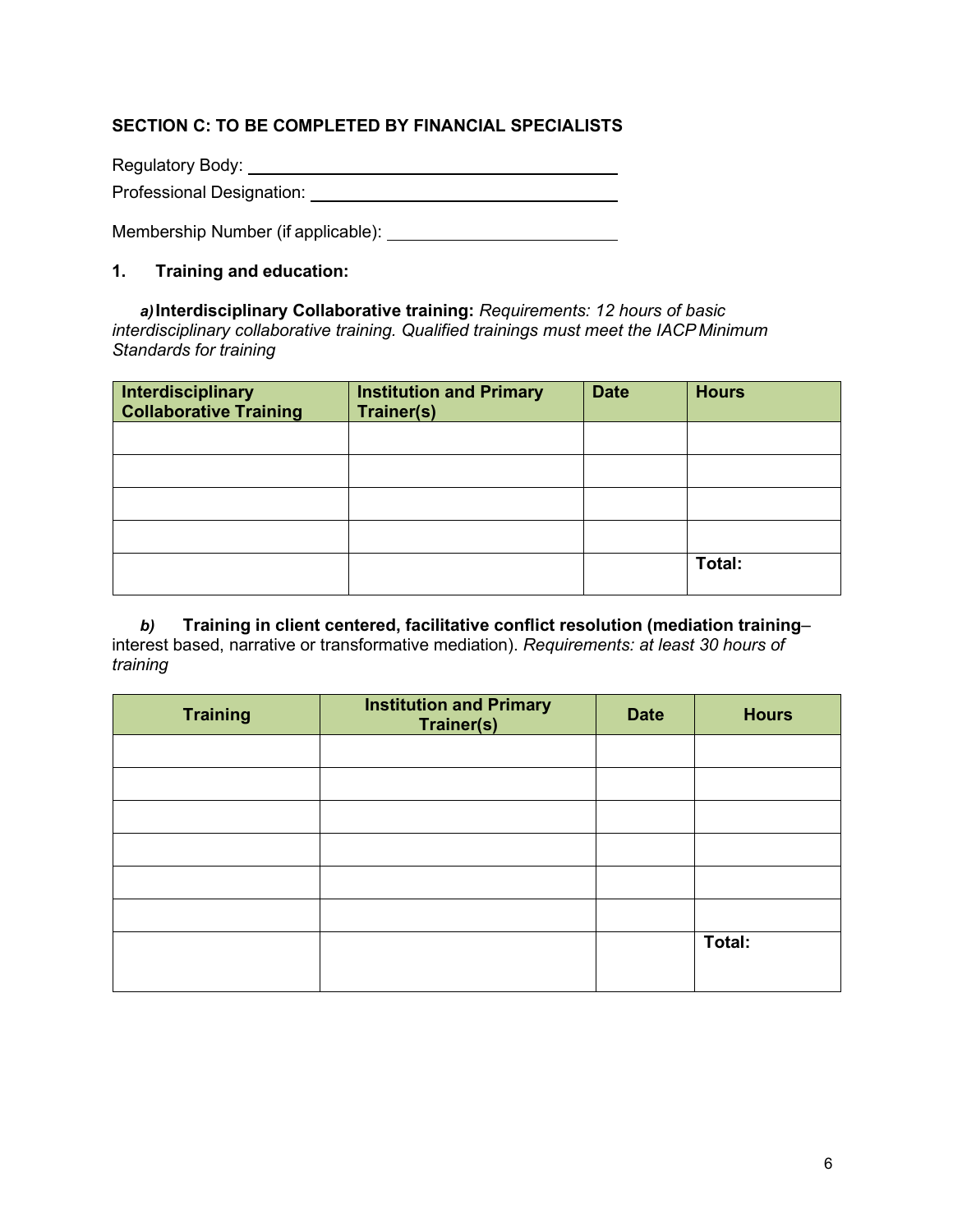*c)* **Family violence training**, including training on identifying, assessing, and managing family violence and power dynamics in relation to dispute resolution processes design, provided by the Justice Institute of British Columbia, by the Continuing Legal Education Society of British Columbia or by any other training provider that is recognized as providing high quality training in that field ("Domestic Violence Training"). *Requirement: at least 14 hours*

| <b>Training</b> | <b>Institution and Primary</b><br>Trainer(s) | <b>Date</b> | <b>Hours</b> |
|-----------------|----------------------------------------------|-------------|--------------|
|                 |                                              |             |              |
|                 |                                              |             |              |
|                 |                                              |             |              |
|                 |                                              |             | Total:       |

*d)* **Further training or education** *(Requirements: at least 15 hours of training in the following specified areas: interest-based negotiation training, communication skills training, family dynamics, the impact of separation and divorce on children and families, further collaborative training, advanced mediation skills or further interdisciplinary collaborative training).*

| <b>Training</b> | <b>Institution and Primary</b><br>Trainer(s) | <b>Date</b> | <b>Hours</b> |
|-----------------|----------------------------------------------|-------------|--------------|
|                 |                                              |             |              |
|                 |                                              |             |              |
|                 |                                              |             |              |
|                 |                                              |             | Total:       |

*e)* **Financial Aspects of Divorce** *(Requirements: at least 20 hours of training in the following specified areas: family law legislation in British Columbia, divorce procedures and process options, property – valuation and division, pensions and RRSPs – valuation and division, cash flow management, including budgeting, child and spousal support, and the financial implications of different scenarios for settlement, including analysis and future projections of net worth and cash flow).*

| <b>Institution and Primary</b><br>Trainer(s) | <b>Date</b> | <b>Hours</b> |
|----------------------------------------------|-------------|--------------|
|                                              |             |              |
|                                              |             |              |
|                                              |             |              |
|                                              |             |              |
|                                              |             | Total:       |
|                                              |             |              |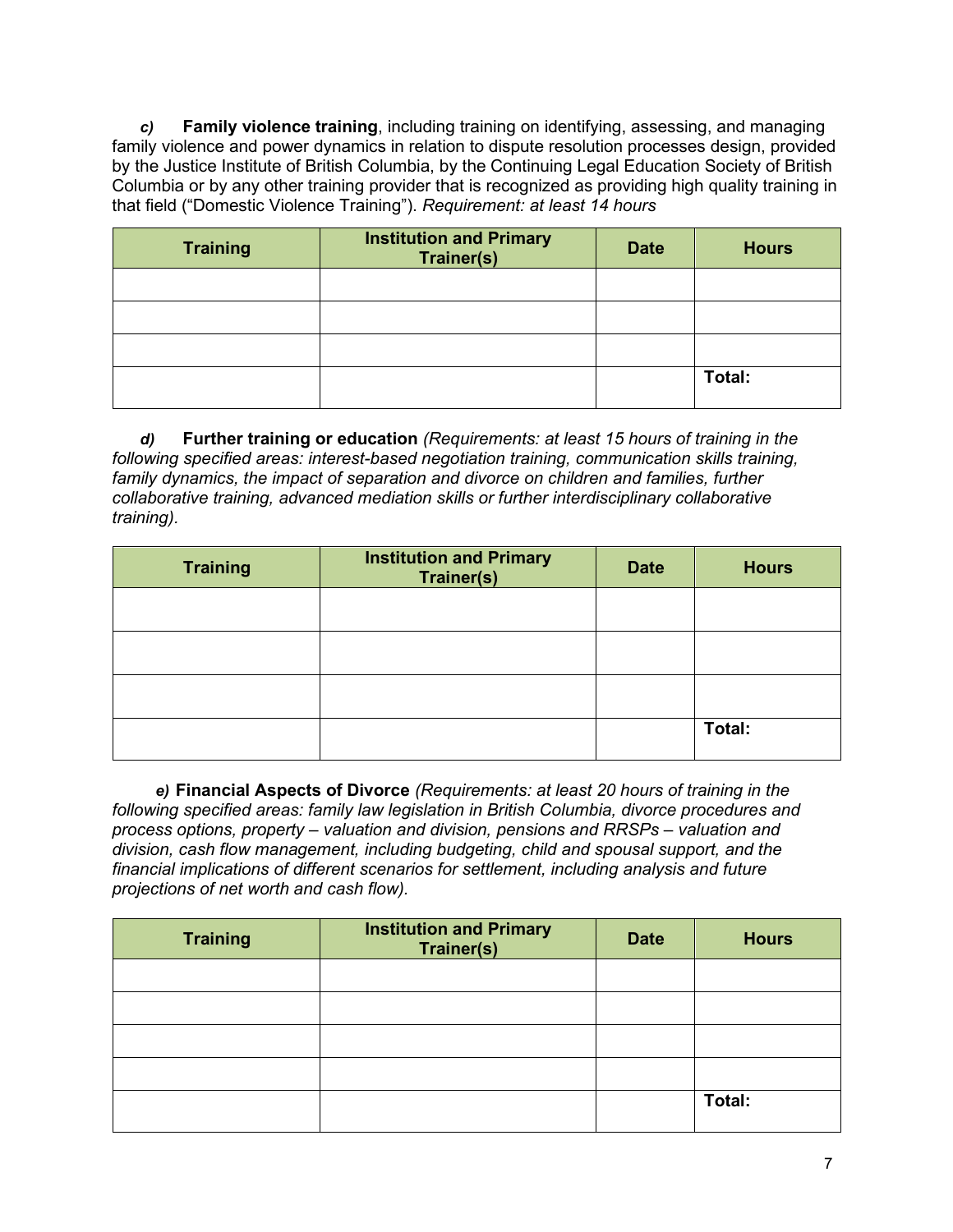## **SECTION D: TO BE COMPLETED BY ALL APPLICANTS**

#### **Experience:**

*Requirements: All collaborative files must have had signed participation agreements and been completed within five (5) years of the date of this application.*

*Lawyers: a minimum of eight (8) collaborative files Mental Health Professionals: a minimum of five (5) collaborative files Financial Specialist: a minimum of two (2) collaborative files.*

*For the purpose of counting the number of collaborative files that qualify for admission to the British Columbia Collaborative Roster Society, the file may have gone out of collaborative process.*

**I have completed the minimum requirements. Over the past 5 years, I have been involved in collaborative files.**

#### **IACP Membership Status:**

I am a Member of the International Academy of Collaborative Professionals:<br>YES $\Box$  NO $\Box$ YES  $\Box$ 

My IACP dues are current:  $YES \Box$  NO  $\Pi$ 

#### **SECTION E: TO BE COMPLETED BY ALL APPLICANTS**

**References:** *(Please provide three (3) written references in the form attached from individuals familiar with your collaborative practice. At least two (2) of the written references must be from members of your own profession with whom you have done a collaborative file. References must be current; that is, written to support this application, using the Society's letter of reference form - or, if submitted in a letter, addressing each point on the form - and must refer to collaborative work you have done within the last 5 years. References cannot be from immediate relatives or clients. The referee must be familiar with the collaborative process.)*  Identify the names and phone numbers of persons who will be your references:

| ◠<br>J. |  |
|---------|--|

Reference letters are confidential and are to be forwarded directly by the referees to the Roster Committee of the British Columbia Collaborative Roster Society.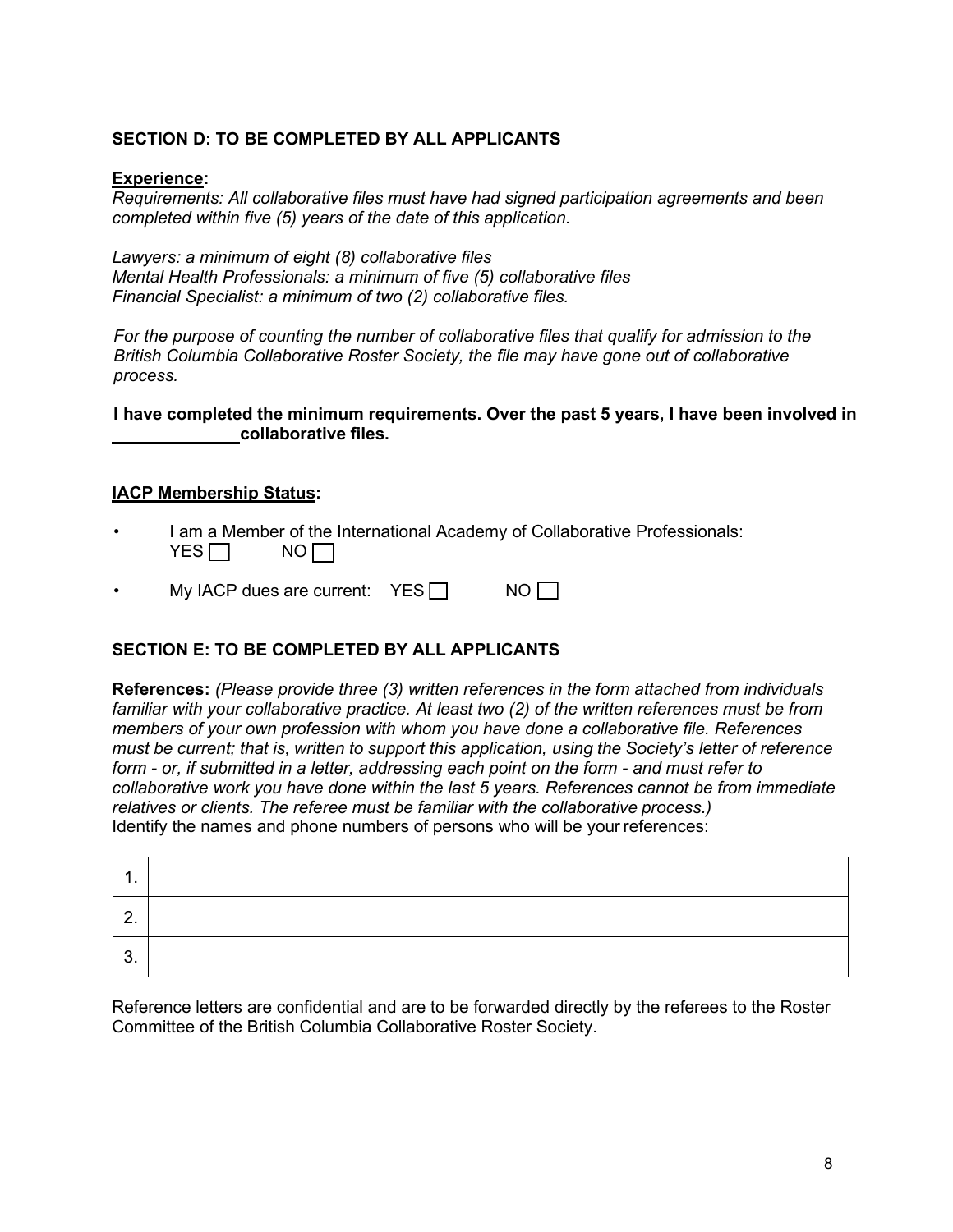## **SECTION F: TO BE COMPLETED BY ALL APPLICANTS**

#### **Personal information:**

a. Have you ever been convicted of a criminal offence for which a pardon has not been granted?

☐ Yes

☐ No

*(If yes, please provide details)*:

b. Have you ever been found guilty of professional misconduct or been disciplined by a professional association or regulatory body?

☐ Yes ☐ No

*(If yes, please provide details)*:

c. Lawyers: Are you currently the subject of a disciplinary citation or action, under professional conduct review by the Law Society of British Columbia or do you have any practice restrictions on the practice of your profession?

☐ Yes

☐ No

*(If yes, please provide details)*:

c. Other professionals: Are you currently the subject of a disciplinary citation or action, under practice supervision or do you have any restrictions on the practice of your profession? ☐ Yes

☐ No

*(If yes, please provide details)*:

d. Have you ever been denied an occupational or professional license, or had such a license revoked?

☐ Yes

☐ No

*(If yes, please provide details)*:

| e. Have you previously made application to the British Columbia Collaborative Roster |
|--------------------------------------------------------------------------------------|
| Society and been denied membership?                                                  |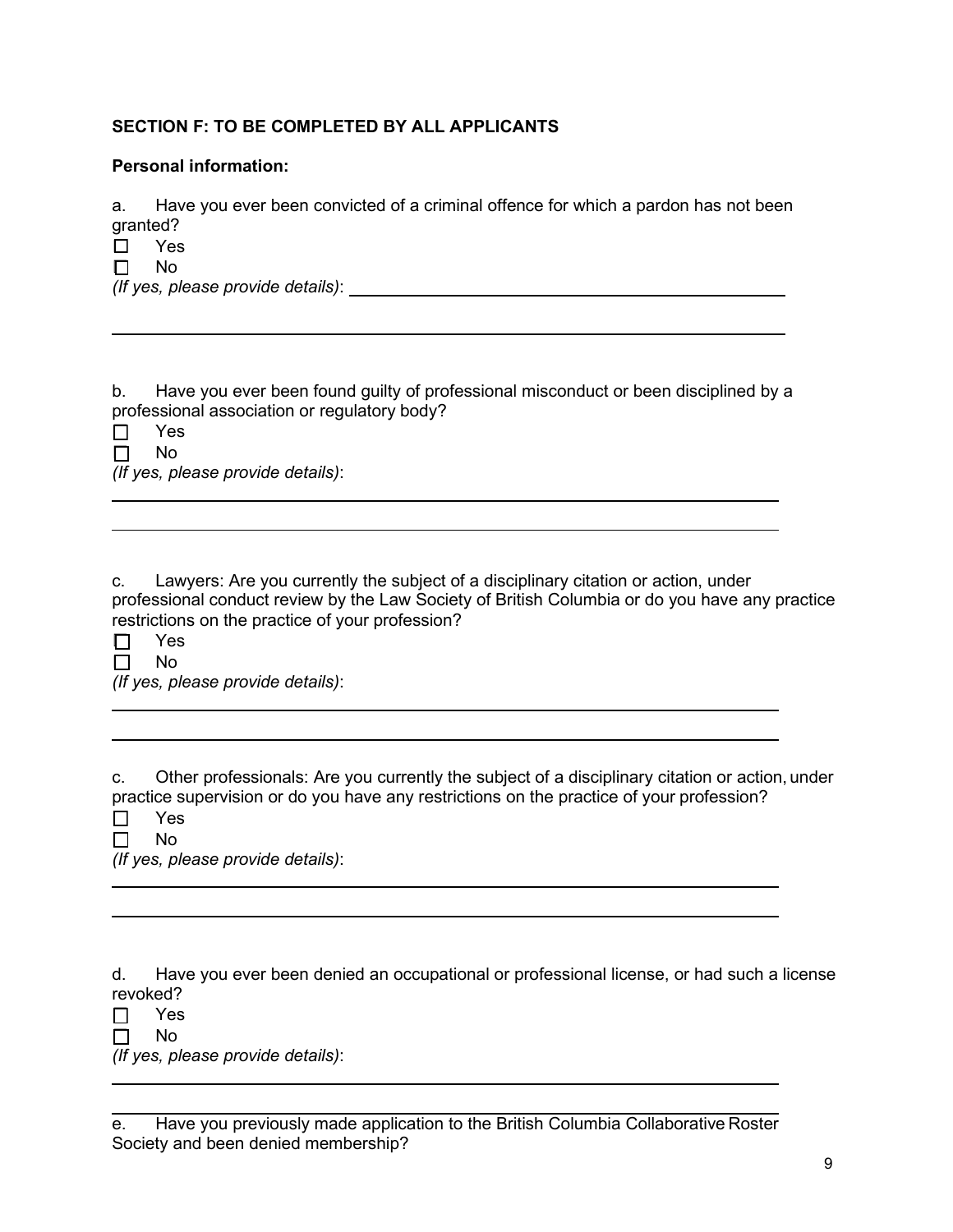| Yes |  |
|-----|--|
| N٥  |  |

\* *A positive response does not necessarily make the applicant ineligible for admission. The BCCRS reserves the right to assess, on an individual basis, the possible impact of the applicant's history on the ability to conduct collaborative files.*

## **SECTION G: TO BE COMPLETED BY ALL APPLICANTS FOR ADMISSION TO THE BRITISH COLUMBIA COLLABORATIVE ROSTER SOCIETY**

## **Application fee & methods of payment:**

**Lawyers and Financial Professionals:** I have attached a cheque or e-transfer in the amount of **\$367.50** (\$350 plus GST of \$17.50) payable to the British Columbia Collaborative Roster Society as a non-refundable application fee.

**Mental Health Professionals:** I have attached a cheque or e-transfer in the amount of **\$210.00** (\$200 plus GST of \$10.00) payable to the British Columbia Collaborative Roster Society as a non-refundable application fee.

**Part-Time Membership:** I have attached a cheque or e-transfer in the amount of **\$105.00** (\$100 plus GST of \$5.00) payable to the British Columbia Collaborative Roster Society as a non-refundable [application fee. \(Please note to qualify for pa](mailto:info@bccollaborativerostersociety.com)rt-time membership, you must have been on the Roster for 5 years; Identify as working only part-time; Training requirement is 5 hours).

Please email your completed application form and e-transfer the application fee to: [info@bccollaborativerostersociety.com](mailto:info@bccollaborativerostersociety.com)

OR, If you would like to mail your application form and cheque to us, please email us at: [info@bccollaborativerostersociety.com](mailto:info@bccollaborativerostersociety.com) to obtain our mailing address.

**Please note that being on the British Columbia Collaborative Roster Society does not guarantee work.**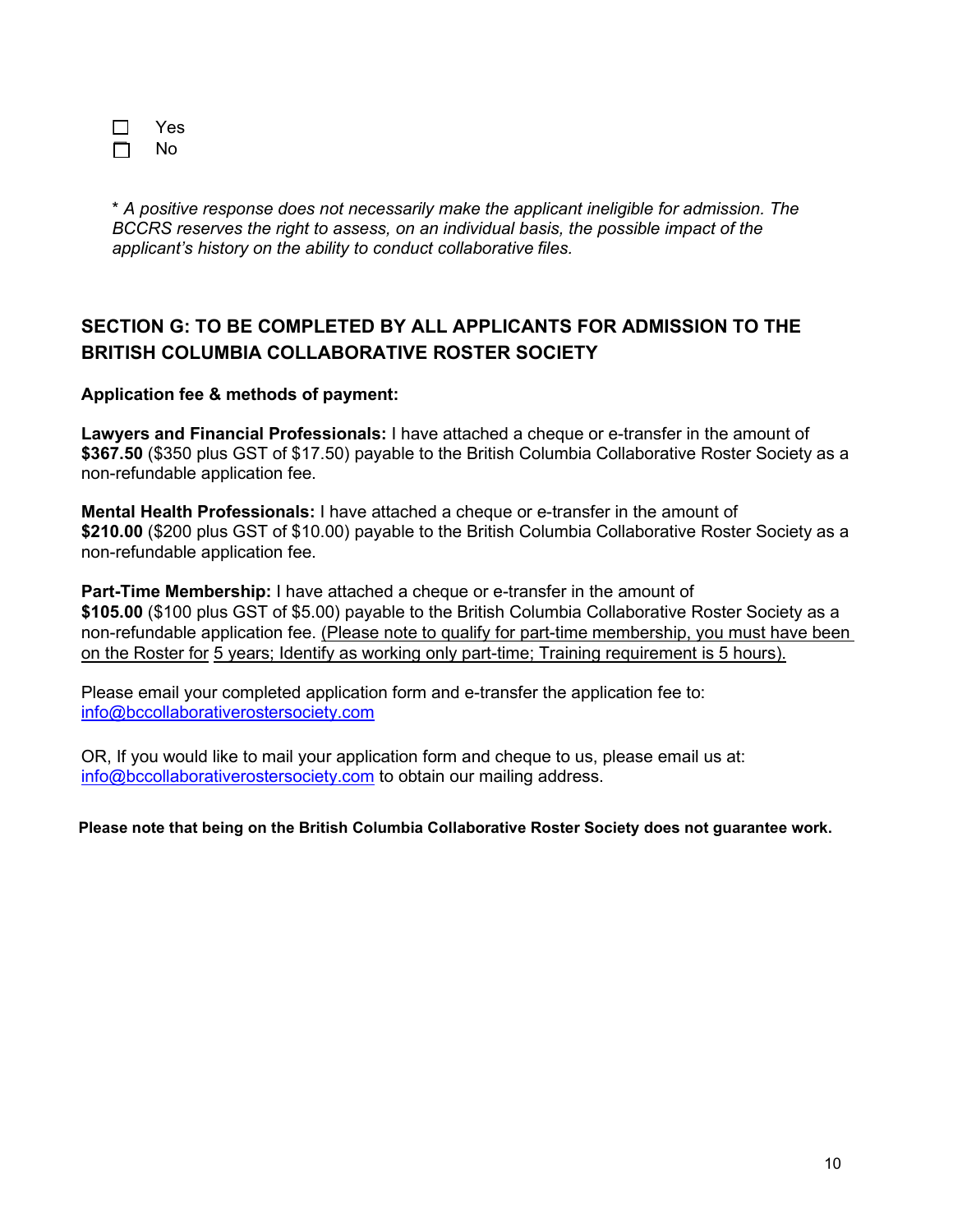## **CONSENT**

I, 1, 2008 and the Roster method is a state of the Roster method in the Roster method is a state of the Roster Committee to enquire into any representation made on this application for the purpose of clarifying whether I have met the requirements for admission to the British Columbia Collaborative Roster Society.

\*\*\*\*\*\*\*\*\*\*\*\*\*\*\*\*\*\*\*\*\*\*\*\*\*\*\*\*\*\*\*\*\*\*\*\*\*\*\*\*\*\*\*\*\*\*\*\*\*\*\*\*\*\*\*\*\*\*\*\*\*\*\*\*\*\*\*\*\*\*\*

## **STATUTORY DECLARATION**

(a) that the information in this application form and its attachments is true and correct; and

hereby swear or affirm:

(b) that I have read and understood the IACP Standards of Conduct which will bind me as a member of the British Columbia Collaborative Roster Society, and that I undertake to adhere to and abide by those standards in my capacity as collaborative practitioner.

| <b>SWORN BEFORE ME</b>  |                    |  |
|-------------------------|--------------------|--|
| at                      | in the Province of |  |
| <b>British Columbia</b> |                    |  |
| on                      | 2022               |  |
|                         |                    |  |
|                         |                    |  |

A commissioner for taking affidavits in British Columbia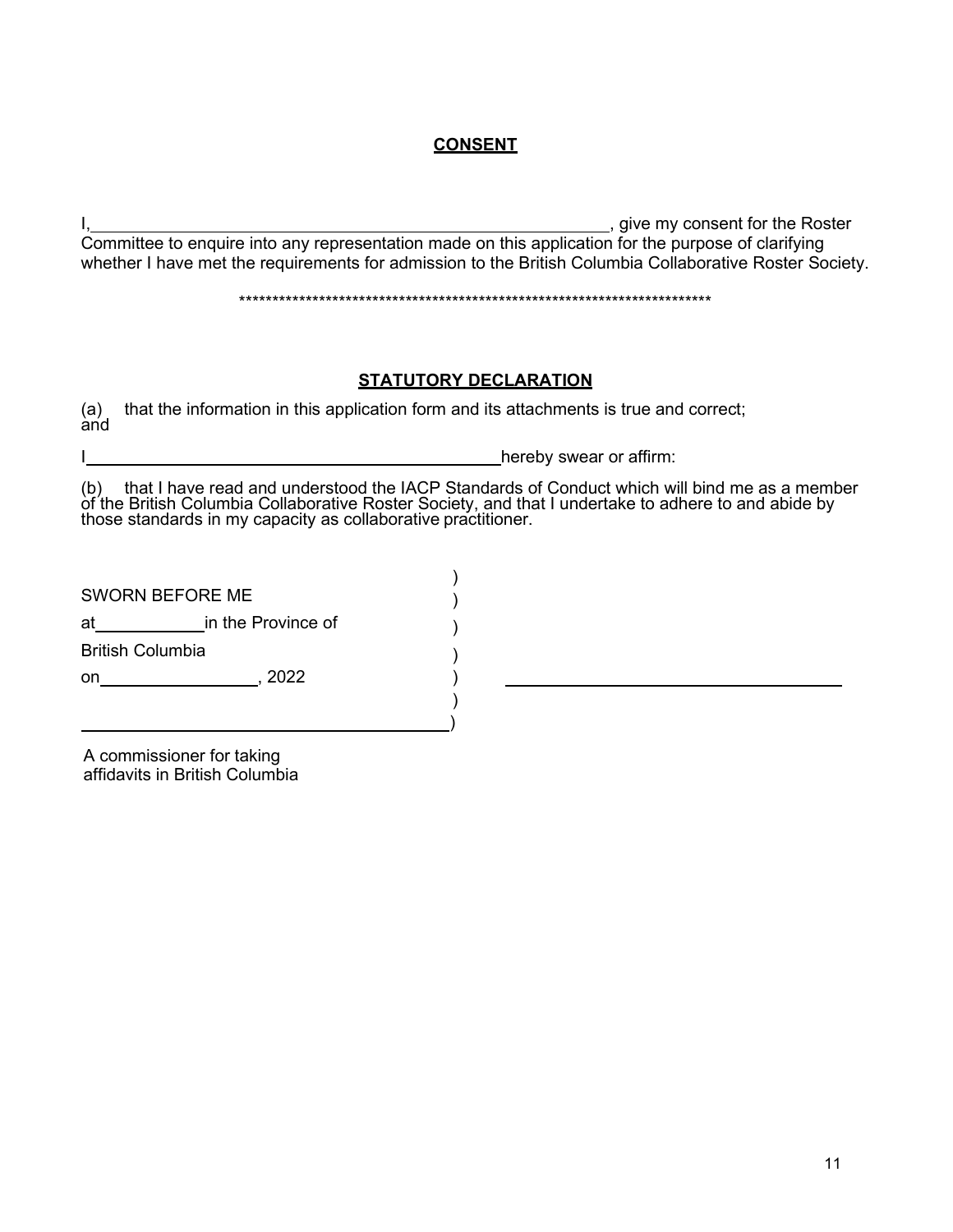## **BRITISH COLUMBIA COLLABORATIVE ROSTER SOCIETY LETTER OF REFERENCE**

**RE: Application for membership on the British Columbia Collaborative Roster Society's by:**

(name of applicant)

 $\overline{a}$ 

 $\overline{a}$ 

*You are asked by the person named above to provide a reference concerning his/her suitability for admission to the British Columbia Collaborative Roster Society. Please provide your candid responses to the following questions with sufficient information or examples to illustrate your remarks. If you cannot answer a question, please indicate your inability to comment. If the space is not sufficient, please attach further comments.*

*Applicants are required to name referees who can write a current reference; that is, written to support this application to the British Columbia Collaborative Roster Society. The reference must refer to collaborative files work within the last 5 years. References cannot be from immediate relative or clients. If you choose not to use this form, please address each point in a letter format.*

1. In what capacities do you know this applicant?

☐ peer ☐ supervisor ☐ other (specify)

2. How long have you known this applicant or worked with this applicant in the collaborative process?

3. What is your direct or indirect knowledge of the applicant's collaborative practice either from first hand observation or indirectly from client's or other professional's comments?